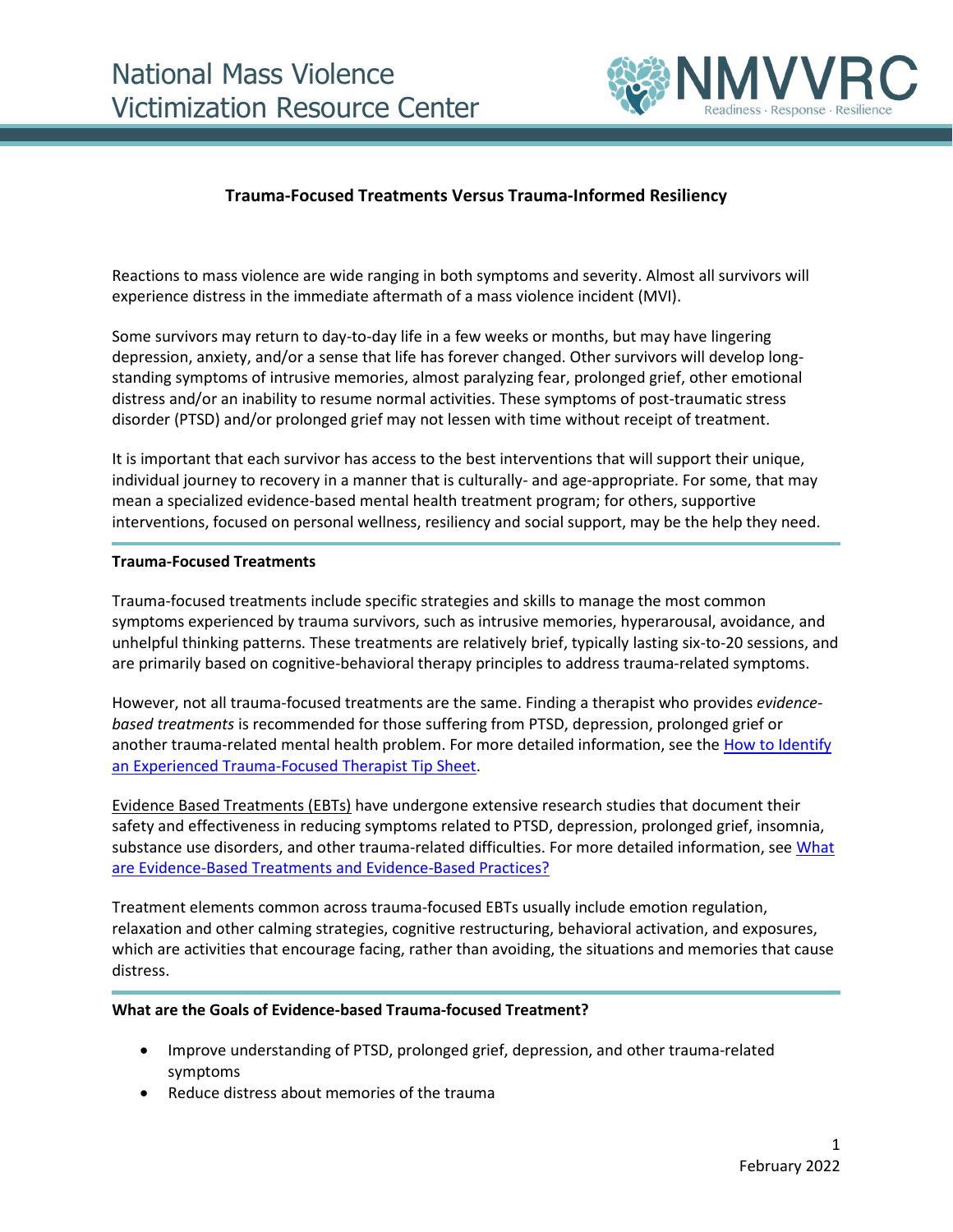- Decrease emotional numbing (i.e., difficulty experiencing feelings) and avoidance of trauma reminders and trauma cues
- Reduce feelings of being tense or "on edge"
- Decrease depression, anxiety, guilt and/or shame
- Improve day-to-day living

The good news is that there are a number of EBTs for trauma-related difficulties.

Common evidence-based trauma-focused treatments include, but are not limited to:

- Prolonged Exposure for PTSD
- Cognitive Processing Therapy for PTSD
- EMDR for PTSD
- Behavioral Activation for Depression
- Complicated Bereavement Therapy
- Trauma-focused Cognitive Behavioral Therapy

Alternative Therapies, sometimes labeled as "trauma-informed," may claim to treat trauma symptoms, but only have preliminary or limited evidence at this time to demonstrate change in trauma-related symptoms, such as PTSD. They also may not be safe. However, they may show overall satisfaction by participants. These benefits could be due to the intervention, but they also could be due to the opportunity for social connections or enjoyment of the activity.

Alternative therapies should *not* be used to replace EBTs, but instead could be a complementary or additive component to EBTs. It is important for the leader or facilitator to have had training to understand trauma reactions and knowledge about how to tailor activities to accommodate individual needs. Caution should be taken, however, as some alternative therapies have not been evaluated, and could inadvertently cause harm or impede trauma recovery.

Alternative therapies that may be trauma-informed, but **not** evidence-based, to treat trauma symptoms include, but are not limited to:

- Animal-assisted therapy
- Equine-assisted therapy
- Art therapy
- Yoga therapy
- Brain spotting
- MDMA-assisted therapy for PTSD
- Somatic therapies

## **Trauma-informed Resiliency**

Trauma-informed resiliency programming or therapies are those that contribute to overall well-being, but do not specifically treat underlying PTSD or prolonged grief. They often have some components of EBTs, have been shown to be effective for some trauma-related symptoms (such as depression, anxiety or sleep disturbances), or show promise in treating PTSD based on small preliminary studies. These approaches may include relaxation training, mindfulness training, and strategies to increase involvement in physical exercise or activity in pleasurable events. Trauma-informed resiliency programming should